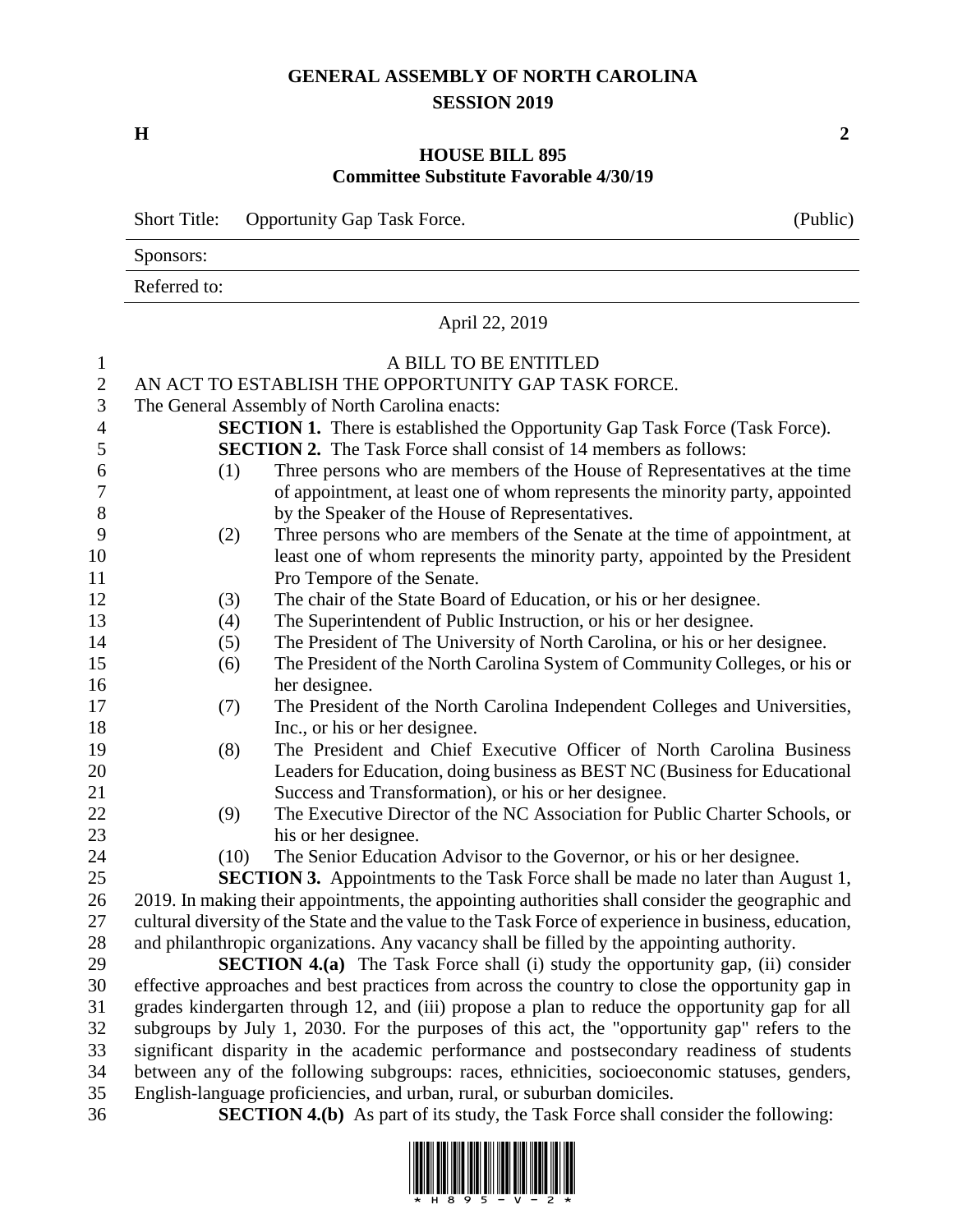|      | <b>General Assembly Of North Carolina</b><br><b>Session 2019</b>                                                                                                                                     |
|------|------------------------------------------------------------------------------------------------------------------------------------------------------------------------------------------------------|
| (1)  | Best practices in public education.                                                                                                                                                                  |
| (2)  | Professional development for teachers.                                                                                                                                                               |
| (3)  | Parental involvement in public education.                                                                                                                                                            |
| (4)  | Disparities in disciplinary consequences, including<br>suspensions<br>and                                                                                                                            |
|      | expulsions.                                                                                                                                                                                          |
| (5)  | Preparation and development of school leadership.                                                                                                                                                    |
| (6)  | Effective use of data to reduce the opportunity gap.                                                                                                                                                 |
| (7)  | Access to effective educators.                                                                                                                                                                       |
| (8)  | Access to rigorous coursework, including content and courses.                                                                                                                                        |
| (9)  | Access to effective school leadership.                                                                                                                                                               |
| (10) | Innovative budgeting practices.                                                                                                                                                                      |
| (11) | The value of incorporating mastery-based learning into curriculum.                                                                                                                                   |
| (12) | Effective access to and use of technology, including (i) connectivity for                                                                                                                            |
|      | students and their families, (ii) devices, and (iii) software.                                                                                                                                       |
| (13) | Any other issue the Task Force deems relevant to its study.                                                                                                                                          |
|      | <b>SECTION 4.(c)</b> At a minimum, the Task Force shall extend invitations to receive                                                                                                                |
|      | input from all of the following:                                                                                                                                                                     |
| (1)  | Two or more parents of students adversely affected by the opportunity gap.                                                                                                                           |
| (2)  | Two or more teachers employed in a North Carolina public school who have                                                                                                                             |
|      | demonstrated significant success in reducing the opportunity gap in the                                                                                                                              |
|      | classroom.                                                                                                                                                                                           |
| (3)  | Two or more principals employed in a North Carolina public school who have                                                                                                                           |
|      | demonstrated significant success in reducing the opportunity gap at a school.                                                                                                                        |
| (4)  | Two or more superintendents employed in a local school administrative unit                                                                                                                           |
|      | who have demonstrated significant success in reducing the opportunity gap at                                                                                                                         |
|      | a local school administrative unit.                                                                                                                                                                  |
| (5)  | Organizations that have demonstrated success in closing the opportunity gap,                                                                                                                         |
|      | including, but not limited to, Communities in Schools of North Carolina, Inc.                                                                                                                        |
| (6)  | The Professional Educator Preparation and Standards Commission.                                                                                                                                      |
| (7)  | The My Future NC Commission.                                                                                                                                                                         |
| (8)  | The Governor's Commission on Access to Sound Basic Education                                                                                                                                         |
| (9)  | The B-3 Interagency Council.                                                                                                                                                                         |
| (10) | The North Carolina Early Childhood Foundation, Inc.'s Pathways to                                                                                                                                    |
|      | Grade-Level Reading Initiative.                                                                                                                                                                      |
| (11) | The Executive Director of NC Child, or his or her designee.                                                                                                                                          |
| (12) | The President of Parents for Educational Freedom in North Carolina, or his or                                                                                                                        |
|      | her designee.                                                                                                                                                                                        |
| (13) | The Public School Forum of North Carolina.                                                                                                                                                           |
|      | <b>SECTION 4.(d)</b> The Task Force shall include the following in its proposed plan to                                                                                                              |
|      | reduce the opportunity gap for all subgroups:                                                                                                                                                        |
| (1)  | Information identifying opportunity gaps that exist between races, ethnicities,                                                                                                                      |
|      | socioeconomic statuses, genders, English-language proficiencies, and urban,                                                                                                                          |
|      | rural, or suburban domiciles.                                                                                                                                                                        |
| (2)  | Recommendations for closing or significantly reducing the opportunity gaps                                                                                                                           |
|      | identified by the Task Force.                                                                                                                                                                        |
| (3)  | Benchmarks for implementation of the proposed plan.                                                                                                                                                  |
|      | <b>SECTION 5.</b> The Speaker of the House of Representatives and the President Pro                                                                                                                  |
|      | Tempore of the Senate shall each select a cochair for the Task Force from among its members.                                                                                                         |
|      | The Task Force shall meet upon the call of its cochairs. A quorum of the Task Force is a majority<br>of its members. No action may be taken except by a majority vote at a meeting at which a quorum |
|      |                                                                                                                                                                                                      |